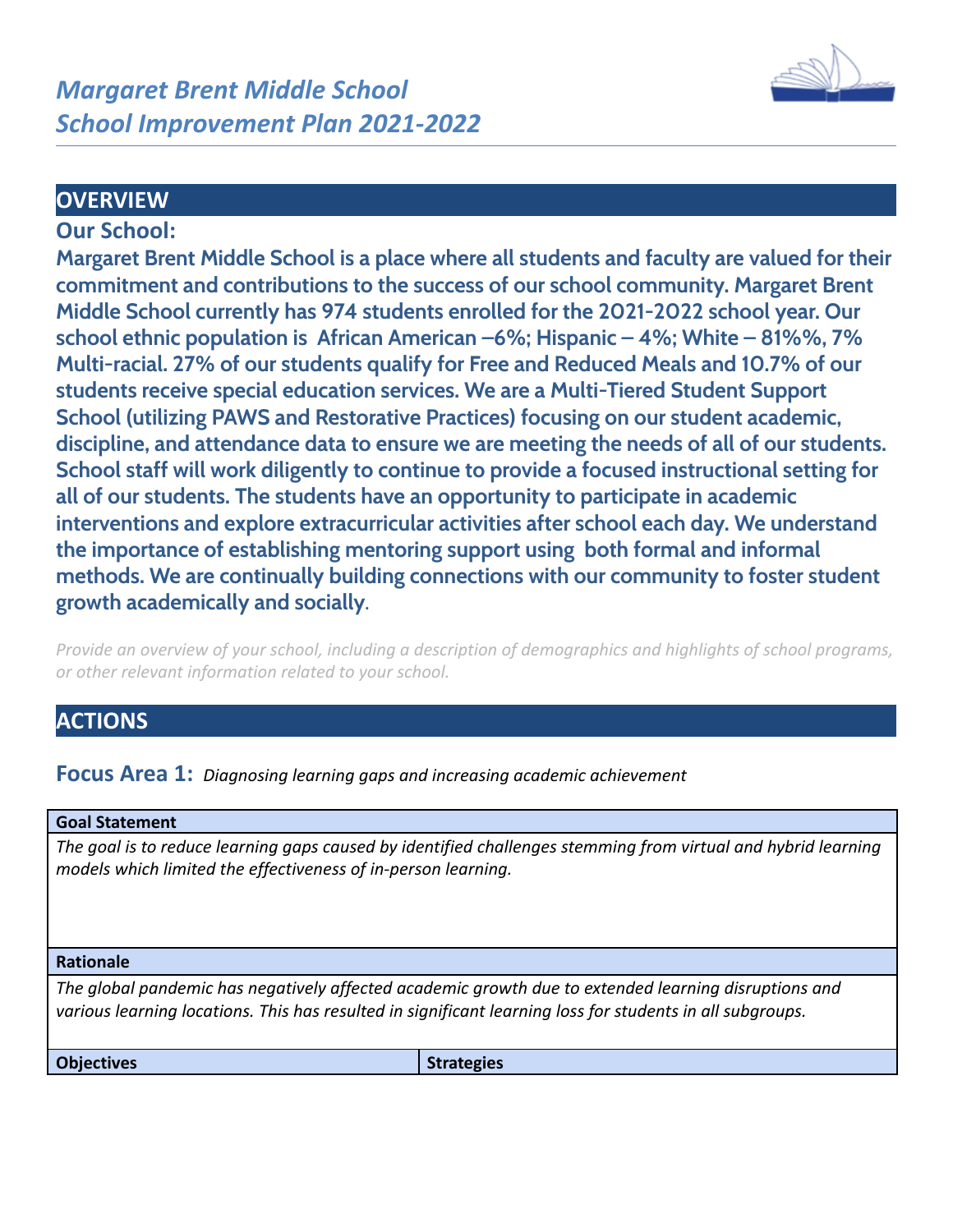| *Reduce the percentage of Fs by 10% at<br>the end of the SY22 compared the end of        | • Review first round MCAP data in order to target and<br>intervene with regard to underperforming students<br>and their mastery of specific standards<br>PLCs develop and use common assessments to drive<br>instruction<br>Bi-monthly data review to target at risk students<br>Progress monitoring and targeted recovery as needed<br>Quarterly recovery opportunities |
|------------------------------------------------------------------------------------------|--------------------------------------------------------------------------------------------------------------------------------------------------------------------------------------------------------------------------------------------------------------------------------------------------------------------------------------------------------------------------|
| <b>Evaluative Measures</b><br>How will you evaluate the effectiveness of the strategies? |                                                                                                                                                                                                                                                                                                                                                                          |
| Bi-weekly passback reports from Assessment and Accountability                            |                                                                                                                                                                                                                                                                                                                                                                          |
| Quarterly Report Card data County assessments                                            |                                                                                                                                                                                                                                                                                                                                                                          |
| <b>Fall MCAP data</b>                                                                    |                                                                                                                                                                                                                                                                                                                                                                          |

*● Results of PLC progress monitoring data analysis*

## **Focus Area 2 Addressing Socio-emotional needs of the MBMS community**

#### **Goal Statement**

**MBMS will develop and implement school wide initiatives, and intervention strategies that promote social-emotional growth for staff and students.**

### **Rationale**

The global pandemic has negatively affected social growth of students, parents and staff due to extended learning disruptions and various learning locations. This has resulted in significant socio-emotional gaps that have contributed to lack of school community and general well being that supports academic and social growth.

| <b>Objectives</b>                                                                                                                                                                                                                                                                                                                                                                                                                                                                                                                                                                                                                                                                                                                                                                                                                                                                                                                   | <b>Strategies</b>                                                                                                                                                                                                                                                                                                                                                                                                                                                                                                                                                                                                                                                       |
|-------------------------------------------------------------------------------------------------------------------------------------------------------------------------------------------------------------------------------------------------------------------------------------------------------------------------------------------------------------------------------------------------------------------------------------------------------------------------------------------------------------------------------------------------------------------------------------------------------------------------------------------------------------------------------------------------------------------------------------------------------------------------------------------------------------------------------------------------------------------------------------------------------------------------------------|-------------------------------------------------------------------------------------------------------------------------------------------------------------------------------------------------------------------------------------------------------------------------------------------------------------------------------------------------------------------------------------------------------------------------------------------------------------------------------------------------------------------------------------------------------------------------------------------------------------------------------------------------------------------------|
| Staff will build community within the<br>classrooms, promoting positive and<br>respectful relationships, which will promote<br>an overall positive school culture. Staff will<br>implement best practices in regard to TPAS<br>Domain II and explicitly teach appropriate<br>behaviors that align with our school wide<br>expectations. Staff will implement practices<br>that are equitable and respectful when<br>dealing with disciplinary infractions to ensure<br>a culture where all members feel valued and<br>thrive<br>In addition to Tier 1 interventions, a screening<br>process will be implemented, and collect<br>data and suggest students for Tier 2, CICO<br>interventions to support students who are<br>not responding to TIER I strategies. Staff will<br>support students who require additional<br>social and emotional support while working<br>with families to support and suggest<br>community resources. | PAWS posters visible in all classrooms, PAWSitive tickets<br>and monthly drawings, quarterly celebrations, student of the<br>month, MTSS team meetings and eSchool Discipline<br>Reports<br>MTSS Meetings, Mid-year Culture and Climate Survey and<br>$\bullet$<br>Discussion, Professional Development, as needed, to<br>support implementation of creating a positive classroom<br>culture, TPAS (Observations)<br>PMPD course offering to allow for more staff engagement in<br>$\bullet$<br><b>MTSS</b> initiatives<br>Student groups to engage student body in MTSS activities<br>Develop and implement a weekly activity to promote staff<br>and student wellness |